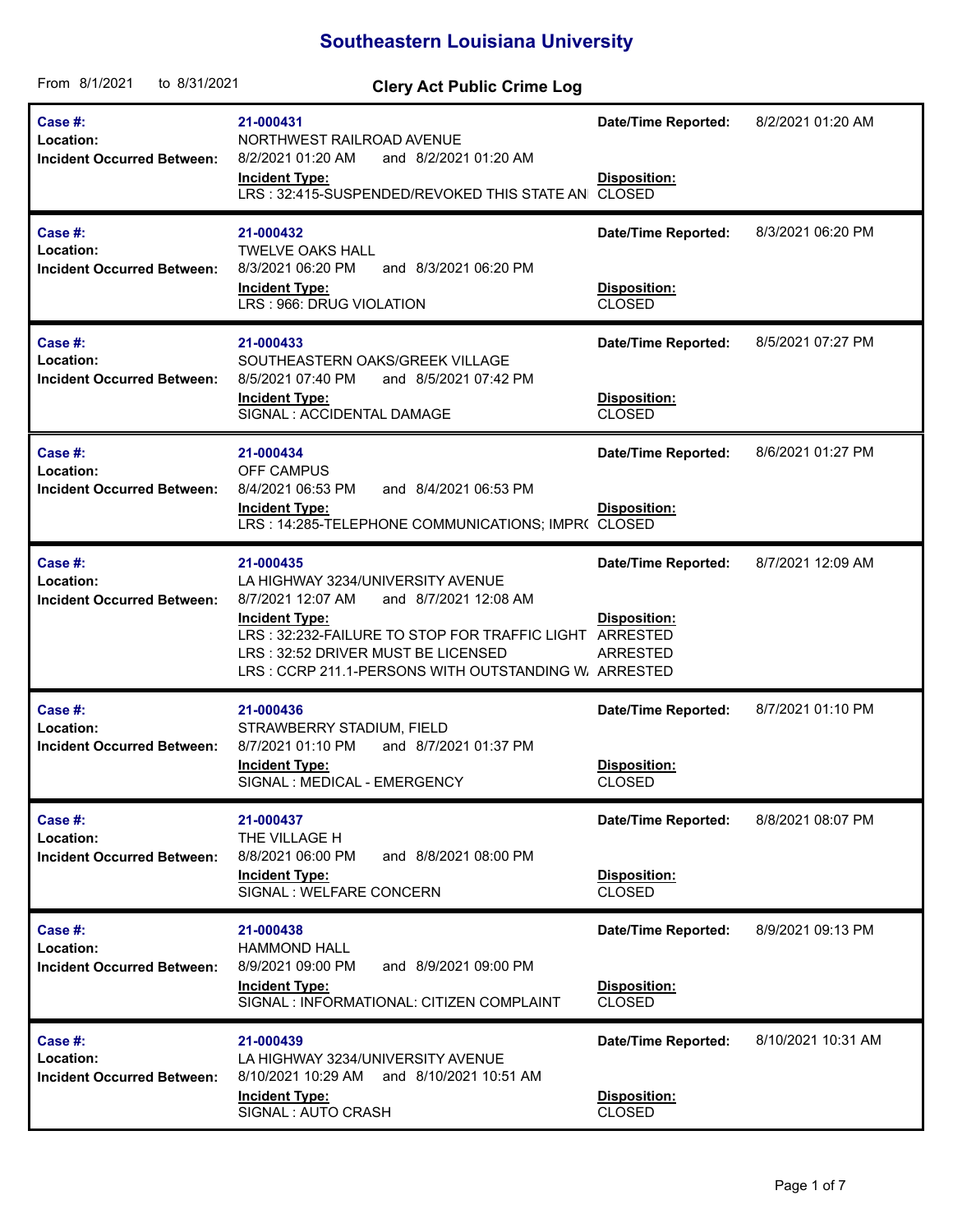| Case #:<br>Location:<br><b>Incident Occurred Between:</b>        | 21-000440<br>NORTH OAK STREET<br>8/10/2021 01:45 PM<br>and 8/10/2021 01:51 PM<br><b>Incident Type:</b><br>SIGNAL: AUTO CRASH                                                          | <b>Date/Time Reported:</b><br>Disposition:<br><b>CLOSED</b>          | 8/10/2021 01:52 PM |
|------------------------------------------------------------------|---------------------------------------------------------------------------------------------------------------------------------------------------------------------------------------|----------------------------------------------------------------------|--------------------|
| Case #:<br>Location:<br><b>Incident Occurred Between:</b>        | 21-000441<br><b>COLUMBIA THEATRE</b><br>8/10/2021 02:30 PM<br>and 8/10/2021 02:44 PM<br><b>Incident Type:</b><br>SIGNAL : ACCIDENTAL DAMAGE                                           | <b>Date/Time Reported:</b><br>Disposition:<br><b>CLOSED</b>          | 8/10/2021 02:44 PM |
| Case #:<br>Location:<br><b>Incident Occurred Between:</b>        | 21-000442<br>UNIVERSITY CENTER, SECTION 1<br>8/11/2021 01:45 PM<br>and 8/11/2021 01:50 PM<br><b>Incident Type:</b><br>LRS: 14:100-HIT AND RUN                                         | <b>Date/Time Reported:</b><br><b>Disposition:</b><br>CLOSED - ARREST | 8/11/2021 01:54 PM |
| Case #:<br>Location:<br><b>Incident Occurred Between:</b>        | 21-000443<br>POTTLE HALL ANNEX<br>8/11/2021 04:30 PM<br>and 8/11/2021 04:42 PM<br><b>Incident Type:</b><br>SIGNAL : DISTURBANCE                                                       | <b>Date/Time Reported:</b><br>Disposition:<br>CLOSED                 | 8/11/2021 04:42 PM |
| Case #:<br>Location:<br><b>Incident Occurred Between:</b>        | 21-000444<br>NORTH CAMPUS, TEXTBOOK RENTAL PARKING LOT<br>8/11/2021 08:35 PM and 8/11/2021 08:38 PM<br><b>Incident Type:</b><br>LRS: 40:966-PENALTY FOR DISTRIBUTION OR POSS ARRESTED | <b>Date/Time Reported:</b><br><b>Disposition:</b>                    | 8/11/2021 08:39 PM |
| <b>Case #:</b><br>Location:<br><b>Incident Occurred Between:</b> | 21-000445<br>NORTH CAMPUS, FINANCIAL AID<br>8/12/2021 02:55 PM and 8/12/2021 02:56 PM<br><b>Incident Type:</b><br>SIGNAL : MEDICAL - COMPLAINT                                        | <b>Date/Time Reported:</b><br>Disposition:<br><b>CLOSED</b>          | 8/12/2021 03:00 PM |
| <b>Case #:</b><br>Location:<br><b>Incident Occurred Between:</b> | 21-000446<br>NORTH UNION, PARKING LOT<br>8/13/2021 02:41 PM and 8/13/2021 03:03 PM<br><b>Incident Type:</b><br>SIGNAL: AUTO CRASH - PRIVATE PROPERTY                                  | <b>Date/Time Reported:</b><br>Disposition:<br>CLOSED                 | 8/13/2021 03:04 PM |
| <b>Case #:</b><br>Location:<br><b>Incident Occurred Between:</b> | 21-000447<br><b>TWELVE OAKS HALL</b><br>8/13/2021 10:27 PM and 8/13/2021 10:27 PM<br><b>Incident Type:</b><br>SIGNAL : WELFARE CONCERN                                                | <b>Date/Time Reported:</b><br>Disposition:<br><b>CLOSED</b>          | 8/13/2021 10:27 PM |
| Case #:<br>Location:<br><b>Incident Occurred Between:</b>        | 21-000448<br>OFF CAMPUS<br>8/15/2021 04:20 AM<br>and 8/15/2021 04:50 AM<br><b>Incident Type:</b><br>SIGNAL : MEDICAL - EMERGENCY                                                      | <b>Date/Time Reported:</b><br>Disposition:<br><b>CLOSED</b>          | 8/15/2021 04:25 AM |
| Case #:<br>Location:<br><b>Incident Occurred Between:</b>        | 21-000449<br><b>TAYLOR HALL</b><br>and 8/15/2021 10:58 AM<br>8/15/2021 10:47 AM                                                                                                       | <b>Date/Time Reported:</b>                                           | 8/15/2021 10:47 AM |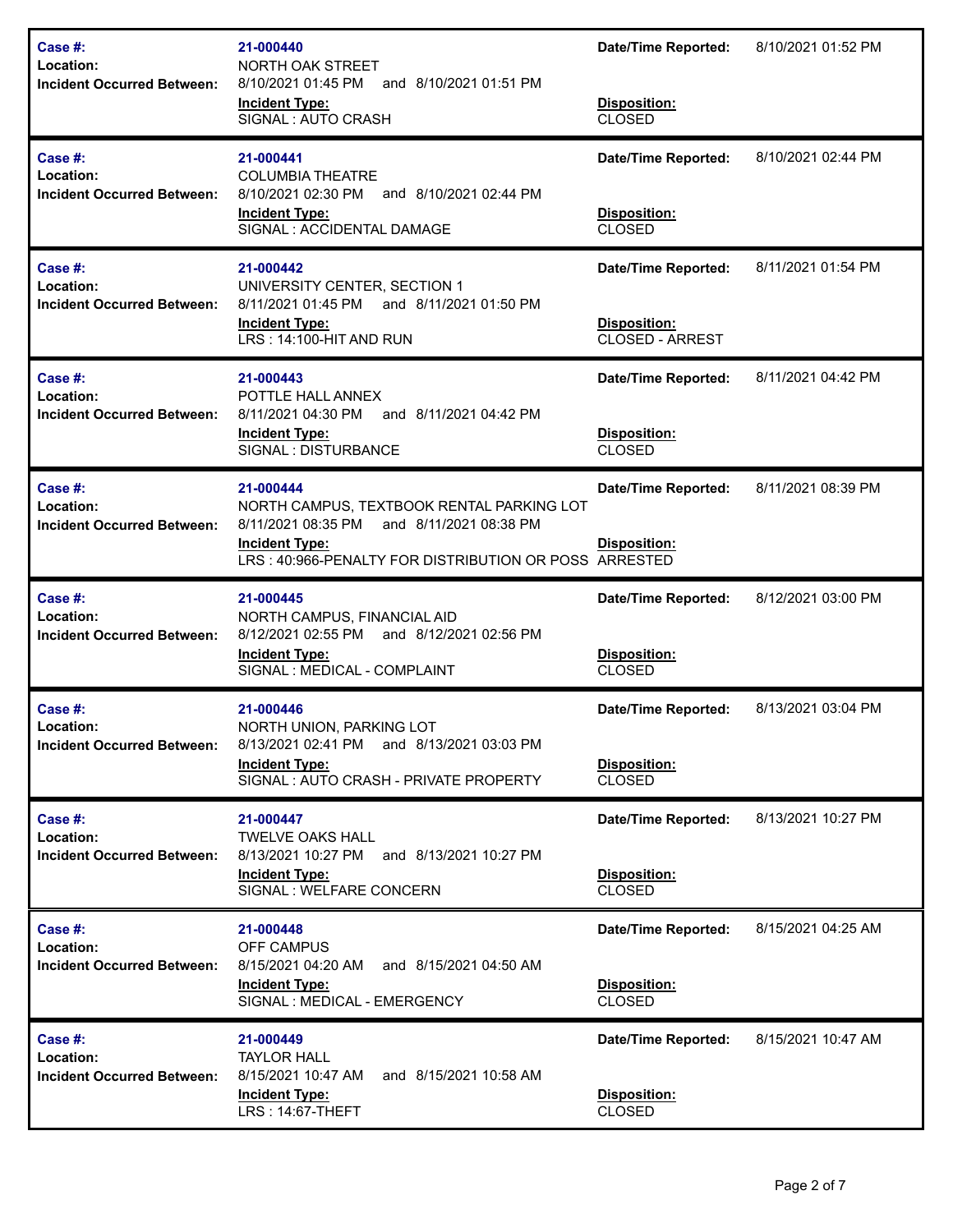| Case #:<br>Location:<br><b>Incident Occurred Between:</b> | 21-000450<br>SOUTHEASTERN OAKS, BUILDING 2<br>Unknown<br>and Unknown<br><b>Incident Type:</b><br>SIGNAL : INFORMATIONAL                                                                                                                                                                                                       | <b>Date/Time Reported:</b><br>Disposition:<br><b>CLOSED</b>                         | 8/16/2021 01:30 PM |
|-----------------------------------------------------------|-------------------------------------------------------------------------------------------------------------------------------------------------------------------------------------------------------------------------------------------------------------------------------------------------------------------------------|-------------------------------------------------------------------------------------|--------------------|
| Case #:<br>Location:<br><b>Incident Occurred Between:</b> | 21-000451<br>PRIDE HALL, PARKING LOT<br>8/13/2021 05:00 PM and 8/16/2021 03:30 PM<br><b>Incident Type:</b><br>LRS: 14:100-HIT AND RUN                                                                                                                                                                                         | <b>Date/Time Reported:</b><br><b>Disposition:</b><br>PENDING INVESTIGATION          | 8/16/2021 06:19 PM |
| Case #:<br>Location:<br><b>Incident Occurred Between:</b> | 21-000452<br>PRIDE HALL<br>8/16/2021 08:43 PM<br>and 8/16/2021 09:11 PM<br><b>Incident Type:</b><br>LRS: 14:112.1-FALSE IMPERSONATION OF A POLICE CLOSED<br>LRS: 14:285-TELEPHONE COMMUNICATIONS; IMPR( CLOSED                                                                                                                | <b>Date/Time Reported:</b><br><b>Disposition:</b>                                   | 8/16/2021 09:12 PM |
| Case #:<br>Location:<br><b>Incident Occurred Between:</b> | 21-000453<br>PRIDE HALL, PARKING LOT<br>8/17/2021 01:40 AM and 8/17/2021 02:02 AM<br><b>Incident Type:</b><br>LRS: 14:95-ILLEGAL CARRYING OF WEAPON<br>LRS: 40:1041-TRANSACTIONS INVOLVING PROCEEL ARRESTED<br>LRS: 40:966-PENALTY FOR DISTRIBUTION OR POSS ARRESTED<br>LRS: 40:981.3-VIOLATIONS OF CONTROLLED DANGE ARRESTED | <b>Date/Time Reported:</b><br>Disposition:<br><b>ARRESTED</b>                       | 8/17/2021 02:03 AM |
| Case #:<br>Location:<br><b>Incident Occurred Between:</b> | 21-000454<br>STRAWBERRY STADIUM, WEST<br>8/17/2021 06:45 AM and 8/17/2021 06:50 AM<br><b>Incident Type:</b><br>LRS: 14:59/A1-CRIMINAL MISCHIEF                                                                                                                                                                                | <b>Date/Time Reported:</b><br>Disposition:<br>PENDING INVESTIGATION                 | 8/17/2021 06:52 AM |
| Case #:<br>Location:<br><b>Incident Occurred Between:</b> | 21-000455<br><b>ST. TAMMANY HALL</b><br>8/17/2021 10:00 AM<br>and 8/17/2021 10:15 AM<br><b>Incident Type:</b><br>SIGNAL : MEDICAL - EMERGENCY                                                                                                                                                                                 | <b>Date/Time Reported:</b><br><b>Disposition:</b><br><b>TRANSPORTED TO HOSPITAL</b> | 8/17/2021 10:15 AM |
| Case #:<br>Location:<br><b>Incident Occurred Between:</b> | 21-000456<br>SGA DRIVE, TRAFFIC CIRCLE<br>8/17/2021 11:45 AM and 8/17/2021 05:03 PM<br><b>Incident Type:</b><br>LRS: 14:100-HIT AND RUN                                                                                                                                                                                       | <b>Date/Time Reported:</b><br><b>Disposition:</b><br>PENDING INVESTIGATION          | 8/17/2021 05:26 PM |
| Case #:<br>Location:<br><b>Incident Occurred Between:</b> | 21-000457<br>SOUTHEASTERN OAKS/GREEK VILLAGE<br>8/17/2021 07:14 PM and 8/17/2021 07:14 PM<br><b>Incident Type:</b><br>SIGNAL: AUTO CRASH - PRIVATE PROPERTY                                                                                                                                                                   | <b>Date/Time Reported:</b><br>Disposition:<br><b>CLOSED</b>                         | 8/17/2021 07:18 PM |
| Case #:<br>Location:<br><b>Incident Occurred Between:</b> | 21-000460<br><b>GARRETT HALL</b><br>and 8/18/2021 10:53 AM<br>8/18/2021 09:15 AM<br><b>Incident Type:</b><br>LRS: 14:103/A2-DISTURBING THE PEACE / LANGUA( CLOSED - ARREST                                                                                                                                                    | <b>Date/Time Reported:</b><br>Disposition:                                          | 8/18/2021 09:30 AM |
| Case #:<br>Location:<br><b>Incident Occurred Between:</b> | 21-000458<br><b>D VICKERS HALL</b><br>and 8/18/2021 10:15 AM<br>8/18/2021 10:01 AM                                                                                                                                                                                                                                            | <b>Date/Time Reported:</b>                                                          | 8/18/2021 10:01 AM |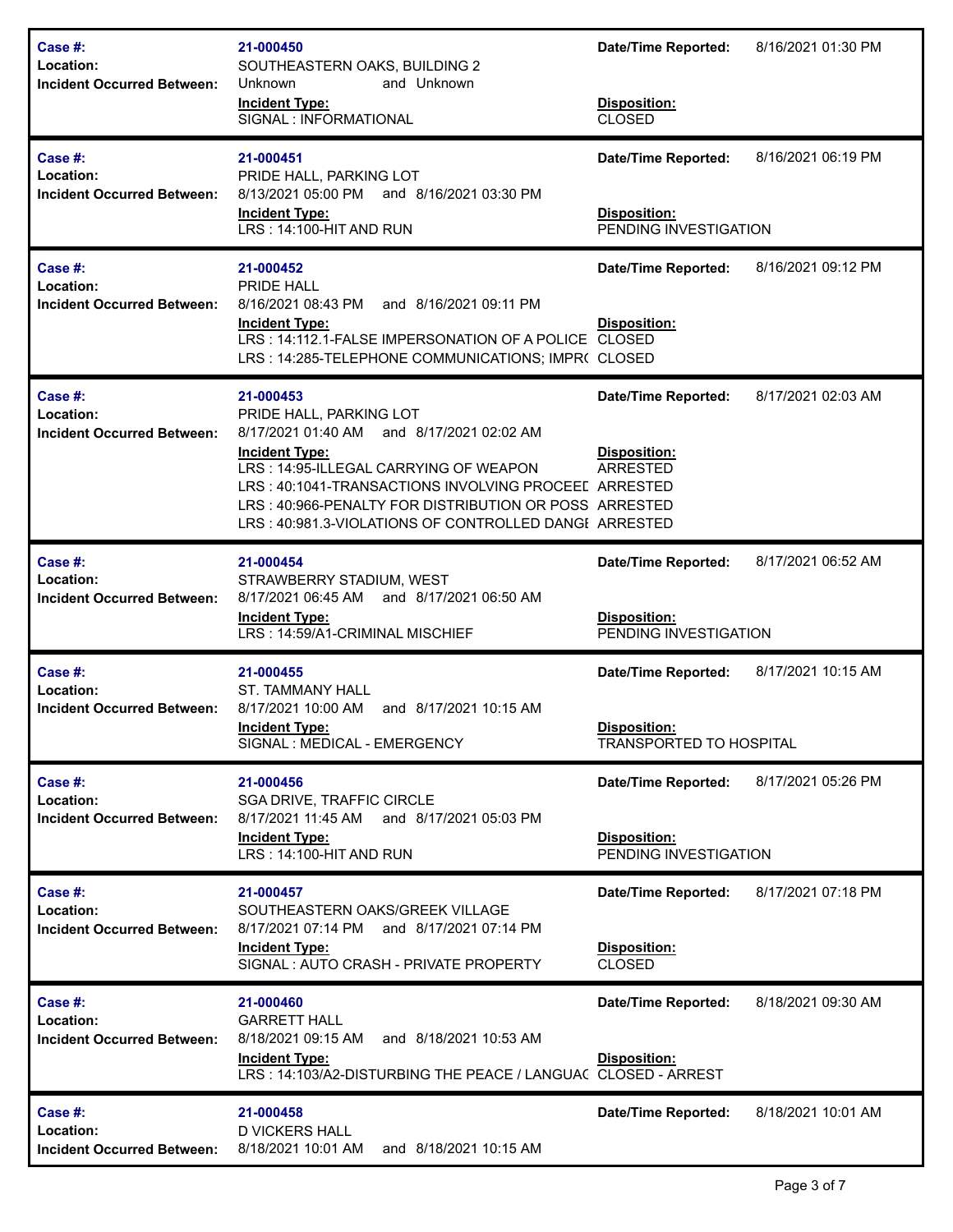|                                                              | <b>Incident Type:</b><br>SIGNAL : MEDICAL - COMPLAINT                                                                                                                   | Disposition:<br><b>CLOSED</b>                     |                    |  |
|--------------------------------------------------------------|-------------------------------------------------------------------------------------------------------------------------------------------------------------------------|---------------------------------------------------|--------------------|--|
| Case #:<br>Location:<br><b>Incident Occurred Between:</b>    | 21-000459<br>ASCENSION HALL, PARKING LOT<br>8/18/2021 09:15 AM<br>and 8/18/2021 11:14 AM<br><b>Incident Type:</b><br>LRS: 14:56-SIMPLE CRIMINAL DAMAGE TO PROPER CLOSED | <b>Date/Time Reported:</b><br>Disposition:        | 8/18/2021 10:32 AM |  |
| Case #:<br>Location:<br><b>Incident Occurred Between:</b>    | 21-000461<br><b>BASEBALL PARKING LOT EXTENSION</b><br>8/18/2021 09:15 AM and 8/18/2021 01:58 PM                                                                         | <b>Date/Time Reported:</b>                        | 8/18/2021 11:02 AM |  |
|                                                              | <b>Incident Type:</b><br>SIGNAL: AUTO CRASH - PRIVATE PROPERTY                                                                                                          |                                                   |                    |  |
| Case $#$ :<br>Location:<br><b>Incident Occurred Between:</b> | 21-000462<br><b>TANGIPAHOA HALL</b><br>8/17/2021 07:26 PM<br>and 8/19/2021 11:49 AM                                                                                     | <b>Date/Time Reported:</b>                        | 8/18/2021 11:08 AM |  |
|                                                              | <b>Incident Type:</b><br>LRS: 14:285-TELEPHONE COMMUNICATIONS; IMPR( CLOSED<br>LRS: 14:40.3-CYBERSTALKING/ELECTRONIC MAIL                                               | Disposition:<br><b>CLOSED</b>                     |                    |  |
| Case #:<br>Location:                                         | 21-000463<br>STUDENT UNION ANNEX, 1ST FLOOR                                                                                                                             | <b>Date/Time Reported:</b>                        | 8/18/2021 01:00 PM |  |
| <b>Incident Occurred Between:</b>                            | 8/18/2021 11:45 AM and 8/18/2021 12:16 PM<br><b>Incident Type:</b><br>SIGNAL: LOST OR STOLEN                                                                            | Disposition:<br><b>CLOSED</b>                     |                    |  |
| Case #:<br>Location:<br><b>Incident Occurred Between:</b>    | 21-000464<br><b>HAMMOND HALL</b><br>8/17/2021 01:30 PM<br>and 8/17/2021 01:35 PM                                                                                        | <b>Date/Time Reported:</b>                        | 8/18/2021 03:25 PM |  |
|                                                              | <b>Incident Type:</b><br>SIGNAL : MEDICAL - COMPLAINT                                                                                                                   | Disposition:<br><b>CLOSED</b>                     |                    |  |
| Case #:<br>Location:<br><b>Incident Occurred Between:</b>    | 21-000465<br>NORTH CAMPUS, FIELDS<br>8/18/2021 07:30 PM<br>and 8/18/2021 07:31 PM                                                                                       | <b>Date/Time Reported:</b>                        | 8/18/2021 07:31 PM |  |
|                                                              | <b>Incident Type:</b><br>LRS: 14:107 SUSPICIOUS PERSON<br>(Count 1)                                                                                                     | Disposition:<br><b>CLOSED</b>                     |                    |  |
|                                                              | LRS: 14:107 SUSPICIOUS PERSON<br>(Count 2)<br>LRS: 14:107 SUSPICIOUS PERSON<br>(Count 3)                                                                                | <b>CLOSED</b><br><b>CLOSED</b>                    |                    |  |
|                                                              | LRS: 14:107 SUSPICIOUS PERSON<br>(Count 4)<br>LRS: 14:107 SUSPICIOUS PERSON<br>(Count 5)                                                                                | <b>CLOSED</b><br><b>CLOSED</b>                    |                    |  |
|                                                              | LRS: 14:107 SUSPICIOUS PERSON<br>(Count 6)                                                                                                                              | <b>CLOSED</b>                                     |                    |  |
| Case $#$ :<br>Location:                                      | 21-000466<br><b>ASCENSION HALL</b>                                                                                                                                      | <b>Date/Time Reported:</b>                        | 8/18/2021 09:55 PM |  |
| <b>Incident Occurred Between:</b>                            | 8/18/2021 03:46 PM<br>and 8/18/2021 03:49 PM<br><b>Incident Type:</b><br>LRS: 14:43.1.1/N-MISDEMEANOR SEXUAL BATTERY/ REFERRED TO TITLE IX                              | Disposition:                                      |                    |  |
| Case $#$ :<br>Location:<br><b>Incident Occurred Between:</b> | 21-000467<br><b>SGA DRIVE</b><br>8/19/2021 12:20 PM<br>and 8/19/2021 12:54 PM                                                                                           | <b>Date/Time Reported:</b>                        | 8/19/2021 12:25 PM |  |
|                                                              | <b>Incident Type:</b><br>LRS: 14:100-HIT AND RUN                                                                                                                        | Disposition:<br><b>OPEN - PENDING INFORMATION</b> |                    |  |
| Case #:<br>Location:<br><b>Incident Occurred Between:</b>    | 21-000468<br><b>NED MCGEHEE DRIVE</b><br>8/19/2021 01:38 PM<br>and 8/19/2021 02:33 PM                                                                                   | <b>Date/Time Reported:</b>                        | 8/19/2021 01:56 PM |  |
|                                                              | <b>Incident Type:</b><br>LRS: 14:100-HIT AND RUN                                                                                                                        | Disposition:<br>OPEN - PENDING INFORMATION        |                    |  |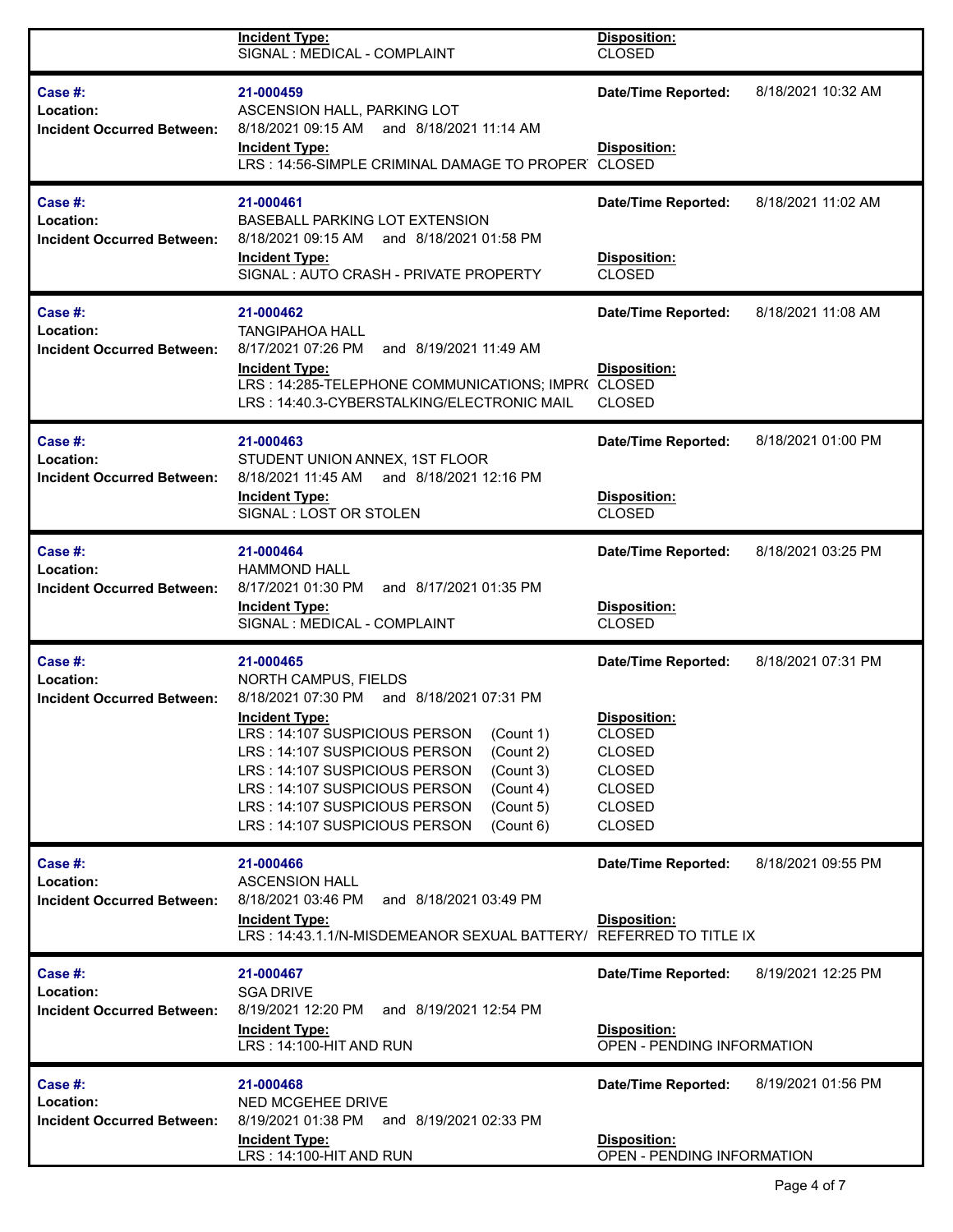| Case #:<br>Location:<br><b>Incident Occurred Between:</b> | 21-000470<br>ASCENSION HALL, PARKING LOT<br>8/19/2021 02:29 PM<br>and 8/19/2021 03:28 PM<br><b>Incident Type:</b><br>SIGNAL : MEDICAL - COMPLAINT                                                                                                                  | <b>Date/Time Reported:</b><br>Disposition:<br><b>CLOSED</b>        | 8/19/2021 02:59 PM |
|-----------------------------------------------------------|--------------------------------------------------------------------------------------------------------------------------------------------------------------------------------------------------------------------------------------------------------------------|--------------------------------------------------------------------|--------------------|
| Case #:<br>Location:<br><b>Incident Occurred Between:</b> | 21-000469<br><b>SGA DRIVE</b><br>8/19/2021 03:12 PM<br>and 8/19/2021 03:29 PM<br><b>Incident Type:</b><br>SIGNAL: AUTO CRASH - PRIVATE PROPERTY                                                                                                                    | <b>Date/Time Reported:</b><br>Disposition:<br><b>CLOSED</b>        | 8/19/2021 03:12 PM |
| Case #:<br>Location:<br><b>Incident Occurred Between:</b> | 21-000471<br><b>PRIDE HALL</b><br>8/19/2021 10:27 PM<br>and 8/19/2021 10:28 PM<br><b>Incident Type:</b><br>LRS : 14:107 SUSPICIOUS PERSON                                                                                                                          | <b>Date/Time Reported:</b><br>Disposition:<br><b>CLOSED</b>        | 8/19/2021 10:43 PM |
| Case #:<br>Location:<br><b>Incident Occurred Between:</b> | 21-000472<br>THE VILLAGE D<br>8/20/2021 03:31 AM<br>and 8/20/2021 03:31 AM<br><b>Incident Type:</b><br>SIGNAL : MEDICAL - COMPLAINT                                                                                                                                | <b>Date/Time Reported:</b><br>Disposition:<br><b>CLOSED</b>        | 8/20/2021 03:31 AM |
| Case #:<br>Location:<br><b>Incident Occurred Between:</b> | 21-000473<br><b>LIVINGSTON HALL</b><br>8/20/2021 01:30 AM<br>and 8/20/2021 06:00 AM<br><b>Incident Type:</b><br>SIGNAL : WELFARE CONCERN                                                                                                                           | <b>Date/Time Reported:</b><br><b>Disposition:</b><br><b>CLOSED</b> | 8/20/2021 06:07 AM |
| Case #:<br>Location:<br><b>Incident Occurred Between:</b> | 21-000474<br>NORTH GENERAL PERSHING STREET<br>8/20/2021 07:50 AM<br>and 8/20/2021 08:08 AM<br><b>Incident Type:</b><br>LRS: 40:966-PENALTY FOR DISTRIBUTION OR POSS OSAA<br>LRS: 40:966-PENALTY FOR DISTRIBUTION OR POSS OSAA                                      | <b>Date/Time Reported:</b><br>Disposition:                         | 8/20/2021 08:08 AM |
| Case #:<br>Location:<br><b>Incident Occurred Between:</b> | 21-000475<br><b>MANE STREET</b><br>8/20/2021 09:58 PM<br>and 8/20/2021 10:00 PM<br><b>Incident Type:</b><br>LRS: 32:301-FAILURE TO TURN ON LIGHTS<br>LRS: 32:415-SUSPENDED/REVOKED THIS STATE AN ARRESTED<br>LRS: 40:966-PENALTY FOR DISTRIBUTION OR POSS ARRESTED | <b>Date/Time Reported:</b><br>Disposition:<br><b>ARRESTED</b>      | 8/20/2021 10:01 PM |
| Case #:<br>Location:<br><b>Incident Occurred Between:</b> | 21-000476<br>PRIDE HALL, PARKING LOT<br>8/21/2021 06:40 PM and 8/21/2021 06:45 PM<br><b>Incident Type:</b><br>SIGNAL: AUTO CRASH - PRIVATE PROPERTY                                                                                                                | <b>Date/Time Reported:</b><br>Disposition:<br><b>CLOSED</b>        | 8/21/2021 06:45 PM |
| Case #:<br>Location:<br><b>Incident Occurred Between:</b> | 21-000477<br>LA HIGHWAY 3234/UNIVERSITY AVENUE<br>8/22/2021 11:55 PM and 8/23/2021 01:30 AM<br><b>Incident Type:</b><br>SIGNAL: ASSIST ANOTHER AGENCY                                                                                                              | <b>Date/Time Reported:</b><br>Disposition:<br><b>CLOSED</b>        | 8/22/2021 11:55 PM |
| Case #:<br>Location:<br><b>Incident Occurred Between:</b> | 21-000478<br><b>ST. TAMMANY HALL</b><br>8/22/2021 09:00 PM<br>and 8/23/2021 09:56 AM<br><b>Incident Type:</b>                                                                                                                                                      | <b>Date/Time Reported:</b><br>Disposition:                         | 8/23/2021 09:41 AM |

ı,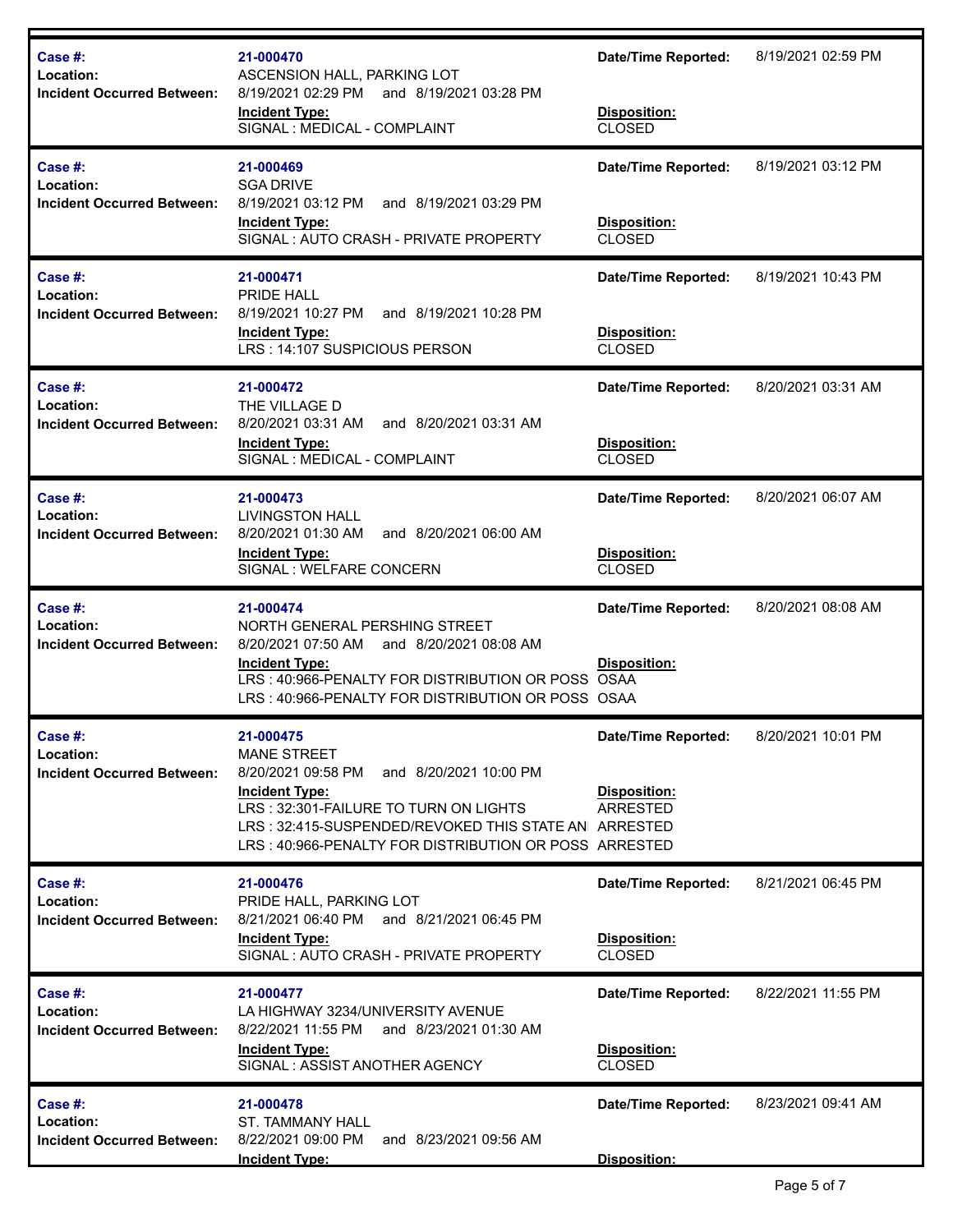|                                                              | LRS: 14:67-THEFT                                                                                                                                                                           | <b>CLOSED</b>                                                                       |                    |
|--------------------------------------------------------------|--------------------------------------------------------------------------------------------------------------------------------------------------------------------------------------------|-------------------------------------------------------------------------------------|--------------------|
| Case $#$ :<br>Location:<br><b>Incident Occurred Between:</b> | 21-000479<br><b>BATON ROUGE NURSING CENTER</b><br>8/23/2021 02:18 PM<br>and 8/23/2021 02:40 PM<br><b>Incident Type:</b><br>SIGNAL : MEDICAL - COMPLAINT                                    | <b>Date/Time Reported:</b><br><b>Disposition:</b><br><b>TRANSPORTED TO HOSPITAL</b> | 8/23/2021 02:18 PM |
| Case $#$ :<br>Location:<br><b>Incident Occurred Between:</b> | 21-000480<br>ASCENSION HALL, PARKING LOT<br>8/20/2021 08:00 PM and 8/23/2021 04:42 PM<br><b>Incident Type:</b><br>LRS: 14:67-THEFT                                                         | <b>Date/Time Reported:</b><br><b>Disposition:</b><br>PENDING INVESTIGATION          | 8/23/2021 04:42 PM |
| Case $#$ :<br>Location:<br><b>Incident Occurred Between:</b> | 21-000482<br>ASCENSION HALL, PARKING LOT<br>8/22/2021 07:30 PM and 8/23/2021 05:00 PM<br>Incident Type:<br>LRS: 14:100-HIT AND RUN                                                         | Date/Time Reported: 8/23/2021 05:43 PM<br>Disposition:<br>PENDING INVESTIGATION     |                    |
| Case $#$ :<br>Location:<br><b>Incident Occurred Between:</b> | 21-000483<br><b>CEFALU PARKING LOT</b><br>8/23/2021 05:55 PM and 8/23/2021 06:05 PM<br><b>Incident Type:</b><br>SIGNAL: SUSPICIOUS ACTIVITY                                                | <b>Date/Time Reported:</b><br>Disposition:<br><b>CLOSED</b>                         | 8/23/2021 08:20 PM |
| Case $#$ :<br>Location:<br><b>Incident Occurred Between:</b> | 21-000484<br>STUDENT UNION, EAST PARKING LOT<br>8/24/2021 10:53 AM and 8/24/2021 11:30 AM<br><b>Incident Type:</b><br>SIGNAL : MEDICAL - EMERGENCY                                         | <b>Date/Time Reported:</b><br><b>Disposition:</b><br><b>CLOSED</b>                  | 8/24/2021 10:54 AM |
| Case $#$ :<br>Location:<br><b>Incident Occurred Between:</b> | 21-000485<br>UNIVERSITY POLICE DEPT<br>8/24/2021 02:56 PM and 8/24/2021 02:57 PM<br><b>Incident Type:</b><br>SIGNAL : MEDICAL - EMERGENCY                                                  | <b>Date/Time Reported:</b><br>Disposition:<br><b>CLOSED</b>                         | 8/24/2021 02:57 PM |
| Case #:<br>Location:<br><b>Incident Occurred Between:</b>    | 21-000487<br><b>PRIDE HALL</b><br>8/24/2021 07:15 PM<br>and 8/24/2021 07:15 PM<br><b>Incident Type:</b><br>SIGNAL: HOUSING REFERRAL                                                        | <b>Date/Time Reported:</b><br>Disposition:<br><b>CLOSED</b>                         | 8/24/2021 07:17 PM |
| Case #:<br>Location:<br><b>Incident Occurred Between:</b>    | 21-000486<br><b>OFF CAMPUS</b><br>8/24/2021 08:43 PM<br>and 8/24/2021 08:43 PM<br><b>Incident Type:</b><br>SIGNAL: SUSPICIOUS ACTIVITY                                                     | <b>Date/Time Reported:</b><br>Disposition:<br><b>CLOSED</b>                         | 8/24/2021 08:43 PM |
| Case $#$ :<br>Location:<br><b>Incident Occurred Between:</b> | 21-000488<br><b>WASHINGTON HALL</b><br>8/25/2021 06:50 PM<br>and 8/25/2021 06:59 PM<br><b>Incident Type:</b><br>LRS: 14:56-SIMPLE CRIMINAL DAMAGE TO PROPER CLOSED<br>SIGNAL : DISTURBANCE | <b>Date/Time Reported:</b><br>Disposition:<br><b>CLOSED</b>                         | 8/25/2021 06:57 PM |
| Case #:<br>Location:<br><b>Incident Occurred Between:</b>    | 21-000489<br><b>CARDINAL NEWMAN HALL</b><br>8/25/2021 08:53 PM<br>and 8/25/2021 08:54 PM<br><b>Incident Type:</b><br>LRS: 14:67-THEFT                                                      | <b>Date/Time Reported:</b><br>Disposition:<br><b>CLOSED</b>                         | 8/25/2021 11:12 PM |